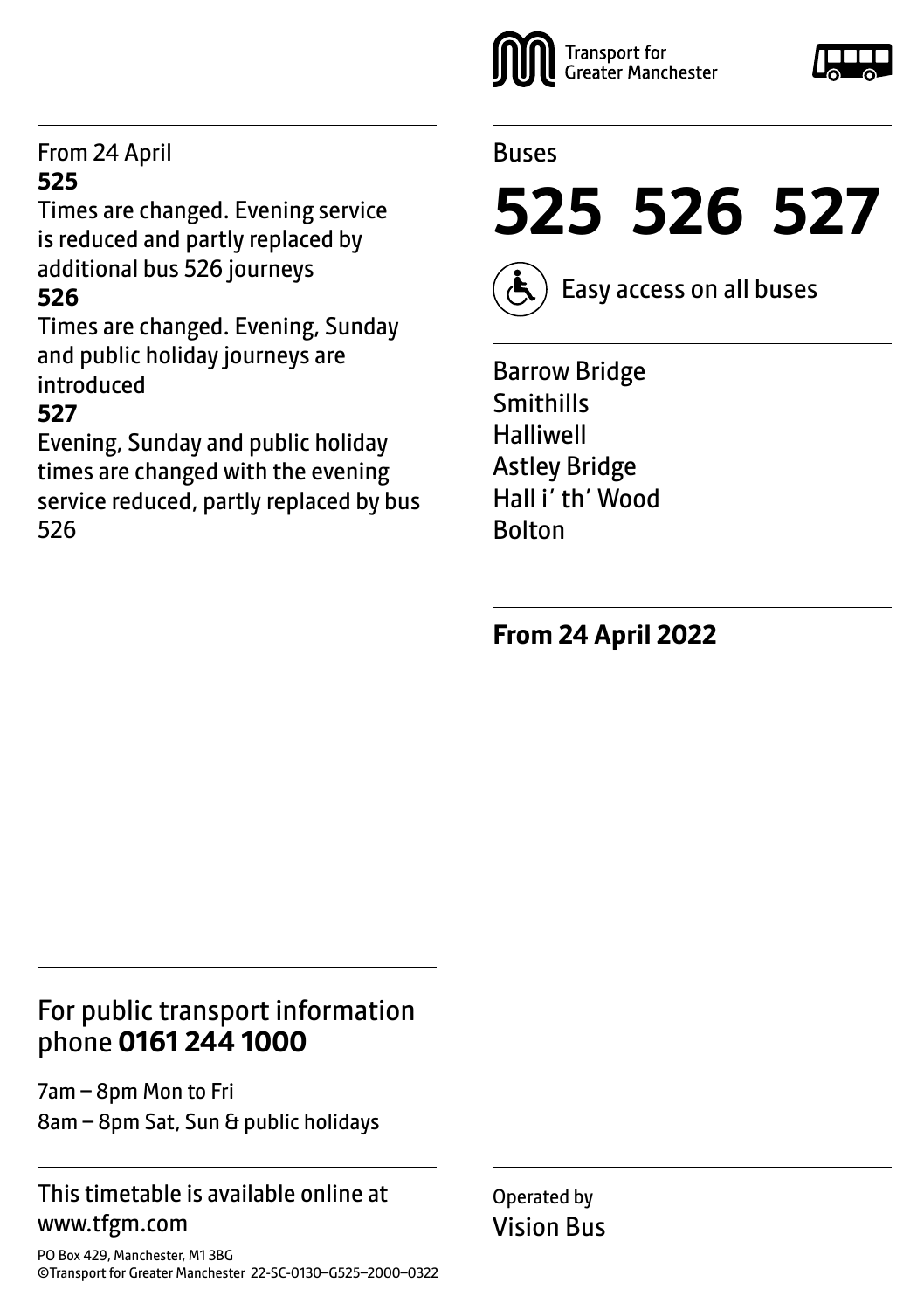## Additional information

## Alternative format

To ask for leaflets to be sent to you, or to request large print, Braille or recorded information phone 0161 244 1000 or visit www.tfgm.com

#### Easy access on buses



 Journeys run with low floor buses have no steps at the entrance, making getting on and off easier. Where shown, low floor buses have a ramp for access and a dedicated space for wheelchairs and pushchairs inside the bus. The bus operator will always try to provide easy access services where these services are scheduled to run.

## Using this timetable

Timetables show the direction of travel, bus numbers and the days of the week. Main stops on the route are listed on the left. Where no time is shown against a particular stop, the bus does not stop there on that journey. Check any letters which are shown in the timetable against the key at the bottom of the page.

## Where to find information about service changes

www.tfgm.com Bus station posters Leaflets from outlets.

## Tickets and information

Bus companies offer a range of tickets for use on their own buses. For travel on any service in the County, use System One tickets, including DaySaver. Travelshops provide tickets, information and journey planning advice on buses, trains and trams for work and pleasure.

## Using the 24 hour clock

Times are shown in four figures. The first two are the hour and the last two are the minutes.

0753 is 53 minutes past 7am 1953 is 53 minutes past 7pm



## Operator details

#### **Vision Bus**

Unit 1E Blackrod Interchange Station Road Blackrod Bolton BL6 5JE Telephone 01204 468288

#### **Travelshops**

#### **Bolton Interchange**

Mon to Fri 7am to 5.30pm Saturday 8am to 5.30pm Sunday\* Closed \*Including public holidays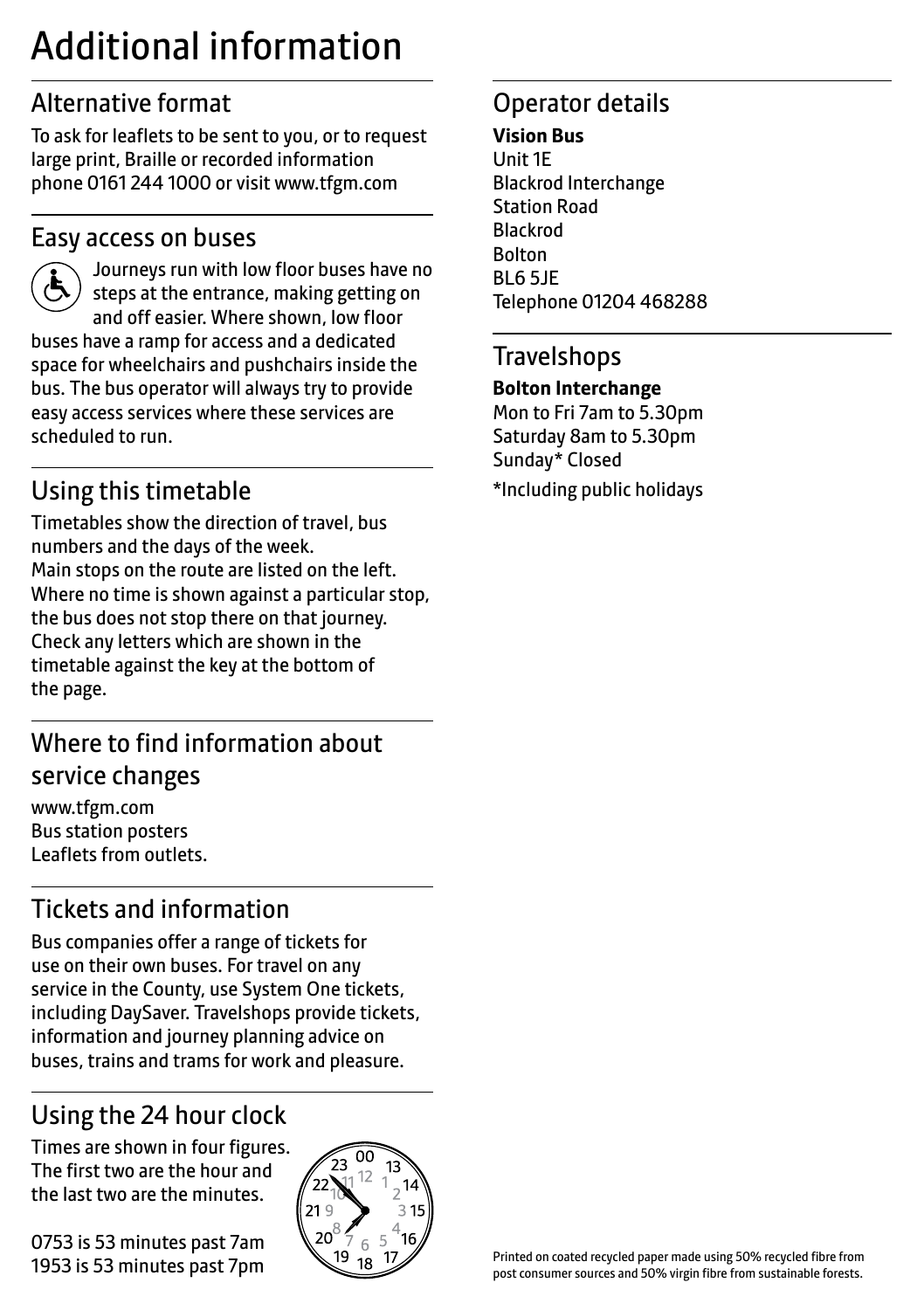| 0700 |                                |      |                                                                                                                                                                     |
|------|--------------------------------|------|---------------------------------------------------------------------------------------------------------------------------------------------------------------------|
| 0711 | 1811                           |      |                                                                                                                                                                     |
|      |                                |      |                                                                                                                                                                     |
|      |                                |      |                                                                                                                                                                     |
|      |                                |      |                                                                                                                                                                     |
| 0730 |                                |      |                                                                                                                                                                     |
|      |                                |      |                                                                                                                                                                     |
|      | and<br>0720 hour<br>0722 until | 0748 | 1800 1900 2100 2300<br>1906 2106 2306<br>0714 every 1814 1908 2108 2308<br>1820 1914 2114 2314<br>1822 1917 2117 2317<br>1830 1920 2120 2320<br>1848 1932 2132 2332 |

#### **Saturdays**

| Bolton, Interchange       | 0800       |            |           | 1800 1900 | 2100 2300           |           |  |
|---------------------------|------------|------------|-----------|-----------|---------------------|-----------|--|
| Halliwell, Ainsworth Arms | 0811       | and        | 1811      | 1906      |                     | 2106 2306 |  |
| Smithills Hall            |            | 0814 every | 1814      |           | 1908 2108 2308      |           |  |
| Astley Bridge, Pineapple  | 0820 hour  |            |           |           | 1820 1914 2114 2314 |           |  |
| Hall i 'th' Wood          | 0822 until |            | 1822 1917 |           | 2117                | - 2317    |  |
| <b>Tintern Avenue</b>     | 0830       |            | 1830      | 1920      | 2120 2320           |           |  |
| Bolton, Interchange       | 0848       |            |           | 1848 1932 |                     | 2132 2332 |  |
|                           |            |            |           |           |                     |           |  |

#### Sundays and public holidays (except Christmas and New Year period)

| Bolton, Interchange       | 0900 1100 |           |       | 1700 | 1900 2100 |           |  |
|---------------------------|-----------|-----------|-------|------|-----------|-----------|--|
| Halliwell, Ainsworth Arms |           | 0906 1106 | and   | 1706 |           | 1906 2106 |  |
| Smithills Hall            |           | 0908 1108 | every | 1708 |           | 1908 2108 |  |
| Astley Bridge, Pineapple  | 0914 1114 |           | hour  | 1714 | 1914 2114 |           |  |
| Hall i 'th' Wood          | 0917      | 1117      | until | 1717 | 1917      | 2117      |  |
| Tintern Avenue            | 0920 1120 |           |       | 1720 | 1920 2120 |           |  |
| Bolton, Interchange       | 0932 1132 |           |       | 1732 | 1932 2132 |           |  |
|                           |           |           |       |      |           |           |  |

For details of buses during the Christmas and New Year period, please phone 0161 244 1000

Bus 525 is provided with the financial support of Transport for Greater Manchester

W– All bus 525 journeys are run using easy access buses. See inside front cover of this leaflet for details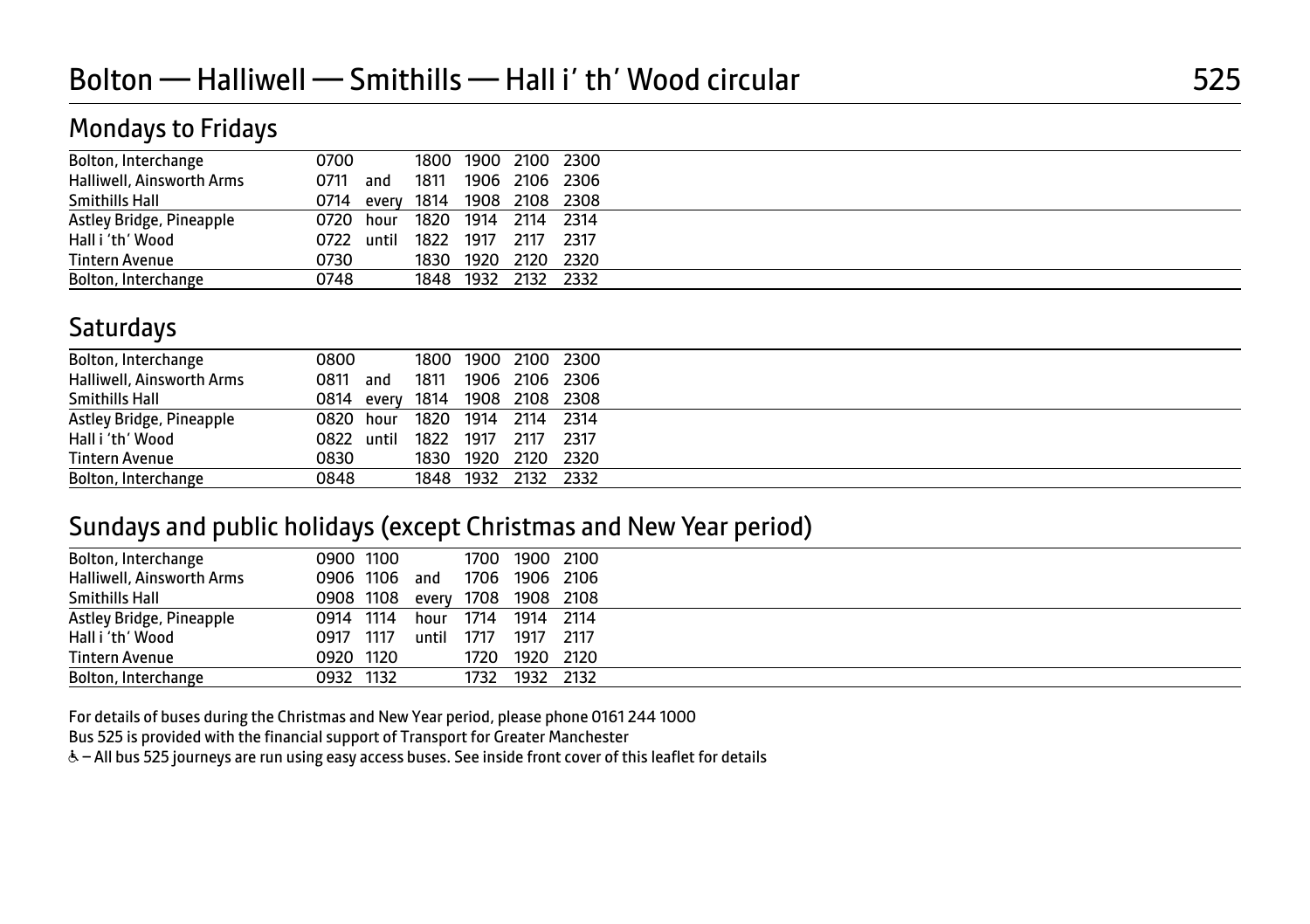# **525 526 527**



- $\sim$ Bus route
- $\mathbb{R} \times \mathbb{R}$ Train line
- E7 Direction of travel
- Bus station/connection point
- Train station
- 525 Terminus



Transport for Greater Manchester uses reasonable endeavours to check the accuracy of information published and to publish changes to information in a timely manner. In no event will Transport for Greater Manchester be liable for any loss that may arise from this information being inaccurate.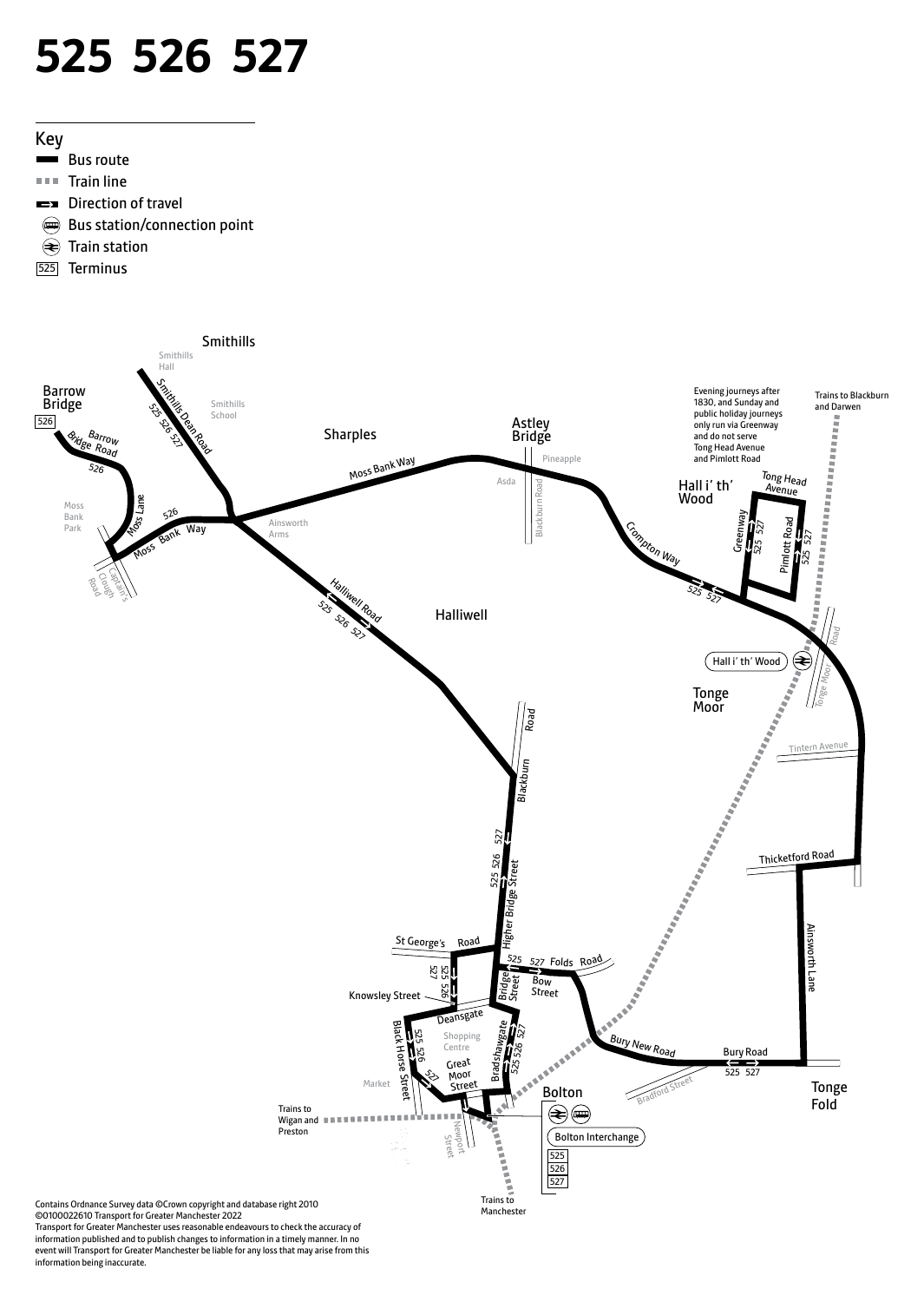| <b>Barrow Bridge</b>      |           | 0654      | and   | 1854 | 2037                 | 2237      |
|---------------------------|-----------|-----------|-------|------|----------------------|-----------|
| Smithills Hall            | 0601      | 0701      |       |      | every 1901 2042 2242 |           |
| Halliwell, Ainsworth Arms |           | 0604 0704 | hour  | 1904 | 2045 2245            |           |
| Bolton, Interchange       | 0619 0719 |           | until | 1919 |                      | 2059 2259 |

## **Saturdays**

| <b>Barrow Bridge</b>      |      | 0754                           | and   | 1854 | 2037      | 2237 |
|---------------------------|------|--------------------------------|-------|------|-----------|------|
| Smithills Hall            |      | 0701 0801 every 1901 2042 2242 |       |      |           |      |
| Halliwell, Ainsworth Arms |      | 0704 0804 hour 1904 2045 2245  |       |      |           |      |
| Bolton, Interchange       | 0719 | 0819                           | until | 1919 | 2059 2259 |      |

#### Sundays and public holidays (except Christmas and New Year period)

| <b>Barrow Bridge</b>      | 1037 | 1237 | 1437 | 1637    | 1837 | 2037  |
|---------------------------|------|------|------|---------|------|-------|
| <b>Smithills Hall</b>     | 1042 | 1242 | 1442 | 1642    | 1842 | 2042  |
| Halliwell, Ainsworth Arms | 1045 | 1245 | 1445 | $-1645$ | 1845 | -2045 |
| Bolton, Interchange       | 1059 | 1259 | 1459 | 1659    | 1859 | 2059  |

For details of buses during the Christmas and New Year period, please phone 0161 244 1000

For extra journeys between Smithills and Bolton, please see bus 527

Bus 526 is provided with the financial support of Transport for Greater Manchester

W– All bus 526 journeys are run using easy access buses. See inside front cover of this leaflet for details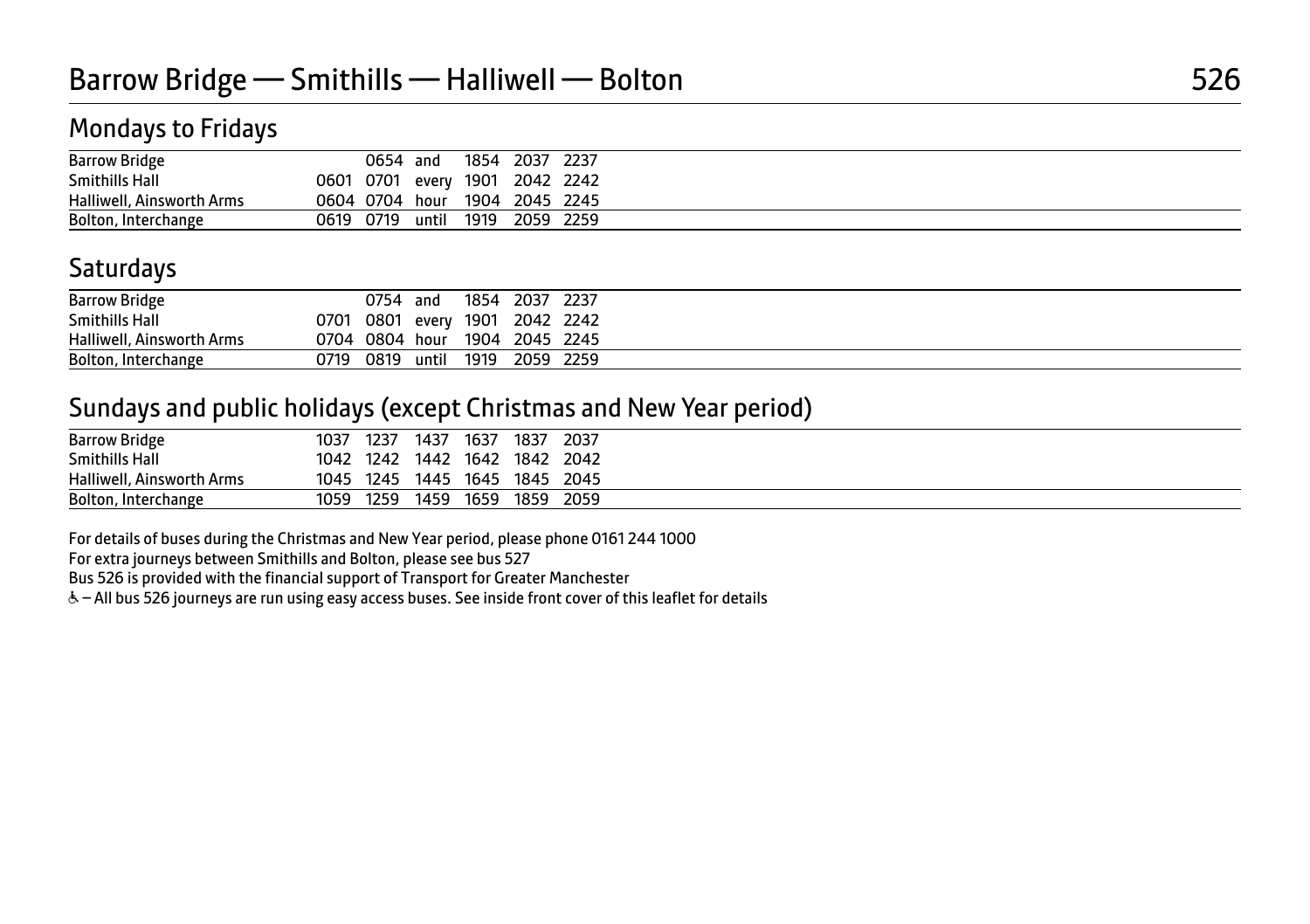| Bolton, Interchange       | 0630 and                  | 1830 | 2013 | 2213                     |
|---------------------------|---------------------------|------|------|--------------------------|
| Halliwell, Ainsworth Arms | 0641 every 1841 2021 2221 |      |      |                          |
| Smithills Hall            |                           |      |      | 0644 hour 1844 2026 2226 |
| <b>Barrow Bridge</b>      | 0652 until 1852 2035 2235 |      |      |                          |

## **Saturdays**

| Bolton, Interchange       | 0730 and |       | 1830                 | 2013 | 2213                     |
|---------------------------|----------|-------|----------------------|------|--------------------------|
| Halliwell, Ainsworth Arms |          |       | 0741 every 1841 2021 |      | 2221                     |
| Smithills Hall            |          |       |                      |      | 0744 hour 1844 2026 2226 |
| <b>Barrow Bridge</b>      | 0752     | until | 1852                 | 2035 | 2235                     |

#### Sundays and public holidays (except Christmas and New Year period)

| Bolton, Interchange       | 1013 | 1213 | 1413 | 1613 | 1813 | 2013 |
|---------------------------|------|------|------|------|------|------|
| Halliwell, Ainsworth Arms | 1021 | 1221 | 1421 | 1621 | 1821 | 2021 |
| <b>Smithills Hall</b>     | 1026 | 1226 | 1426 | 1626 | 1826 | 2026 |
| <b>Barrow Bridge</b>      | 1035 | 1235 | 1435 | 1635 | 1835 | 2035 |

For details of buses during the Christmas and New Year period, please phone 0161 244 1000

For extra journeys between Bolton and Smithills, please see bus 525

Bus 526 is provided with the financial support of Transport for Greater Manchester

W– All bus 526 journeys are run using easy access buses. See inside front cover of this leaflet for details